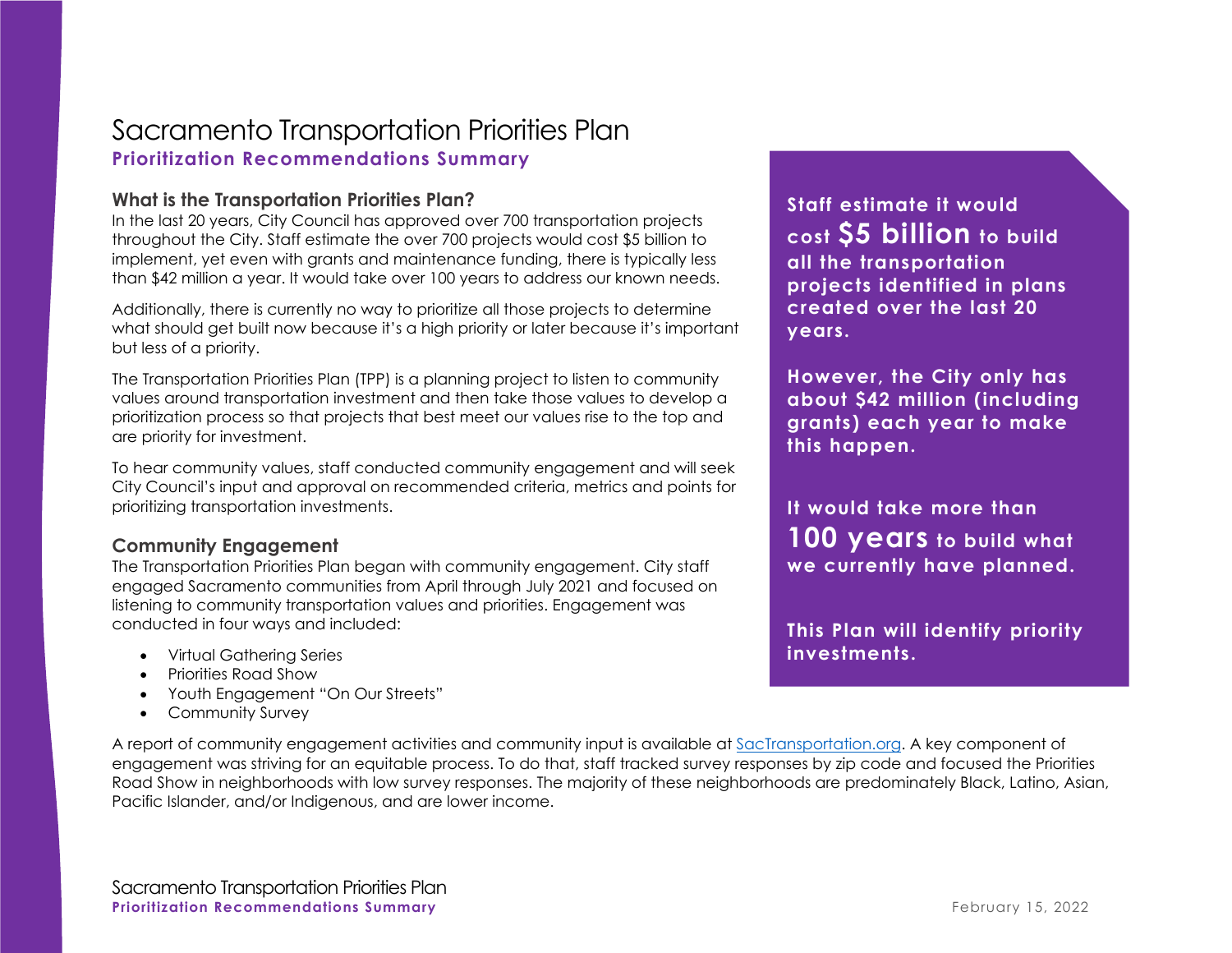#### **Community Values**

Through the engagement effort, staff found Sacramentans value the following for transportation investment and funding:

- 1. Air Quality and Health
- 2. Equity
- 3. Connections to Places
- 4. Maintenance
- 5. Safety

While some community values had greater responses, given the number of survey responses and responses by geography, staff believe the five values have comparable importance.

Based on community input, staff recommend the following project prioritization strategy.



### **Prioritizing Projects**

#### **Value and Criteria**

The value is what the community shared, such as "Improve Air Quality and Health".

The criteria is the value defined in terms of City investments around transportation. For example, "Improve Air Quality and Health" includes infrastructure that supports bicycling, walking, transit and electric vehicles.

#### **Metrics**

Metrics are the proposed way to measure a project for meeting the criteria.

For example, if the value is "Improving air quality and health" and the proposed criteria are projects that support walking, bicycling, transit, and electric vehicles; the metrics could be sidewalks, pedestrian scale lighting, street trees or marked crosswalks (for example).

Each metric is then given recommended points that will be applied if that project meets that metric.

#### **Points**

Staff recommend each criteria have equal point value.

Projects will be organized in buckets: high priority, mid-term priority, and long-term priority – and listed by total point score. This will help align funding opportunities with appropriate and eligible projects.

Staff recommended the transportation investment prioritization criteria, metrics and points presented on the following page. These align with the values Sacramentans shared during community engagement.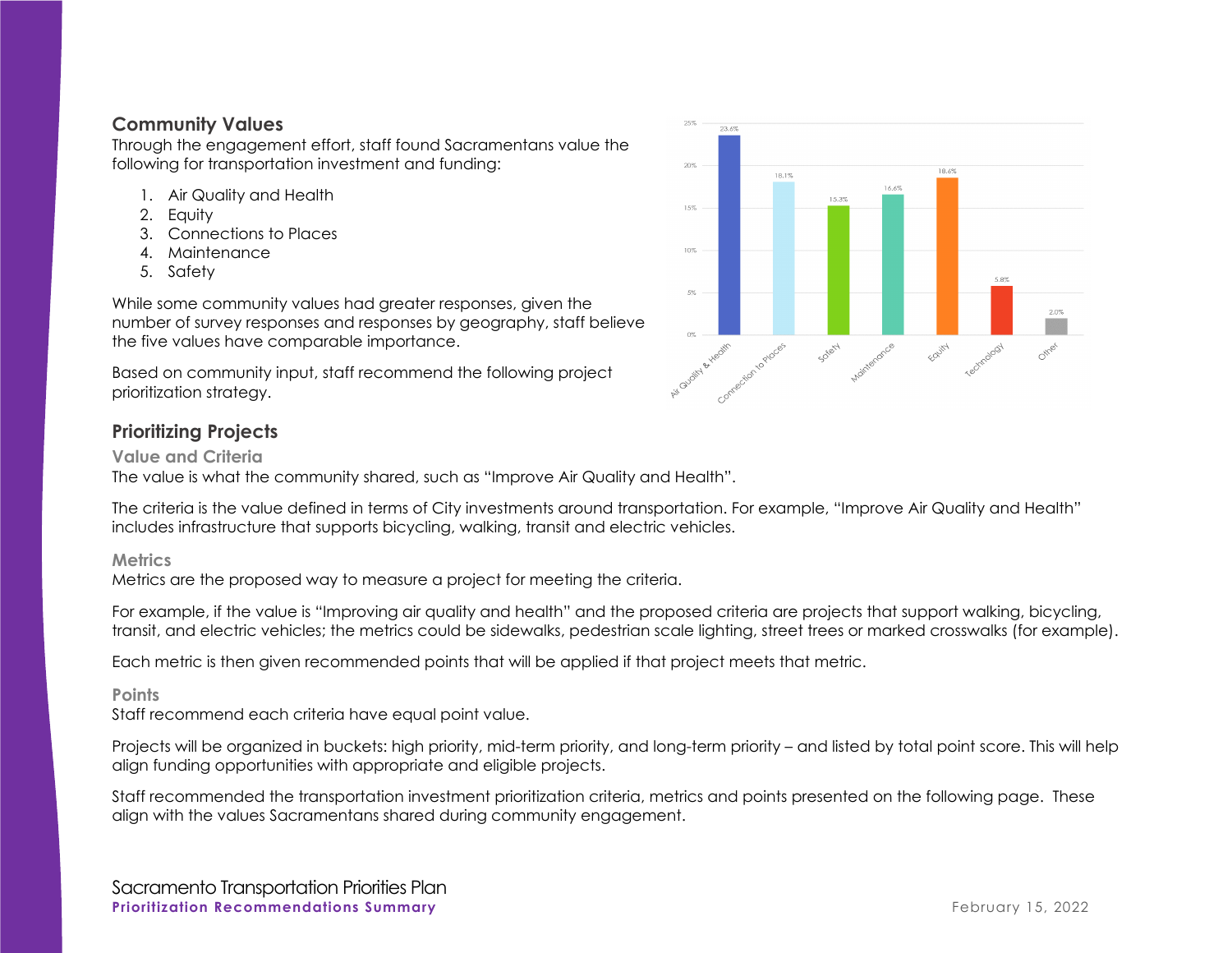# **Recommended Project Prioritization Criteria, Metrics and Scores**

| <b>Value &amp; Criteria</b>                                                              | <b>Rational &amp; Metric</b>                                                                                                                                                                                                                                                                            | <b>Score</b> |
|------------------------------------------------------------------------------------------|---------------------------------------------------------------------------------------------------------------------------------------------------------------------------------------------------------------------------------------------------------------------------------------------------------|--------------|
| <b>Improves Air Quality and Health</b>                                                   | We face an existential Climate Emergency that threatens our city, region, state,<br>nation, humanity, and the natural world (Reso. 2019-0465); and over 50% of Sacramento's GHGs<br>come from transportation. Air quality, health and climate change should be drivers for our<br>mobility investments. | 12           |
| Supports bicycling                                                                       | The project contains a bikeway where there are currently none or enhances an existing<br>bikeway.                                                                                                                                                                                                       | 3            |
| Supports walking                                                                         | The project includes sidewalks, pedestrian scale lighting, street trees, or marked crosswalks.                                                                                                                                                                                                          | 6            |
| Supports transit or electric<br>vehicles                                                 | The project contains new transit access enchantment (sidewalk or crosswalk to a transit stop,<br>bus lane, signal priority), transit stop improvements, or supports EV charging infrastructure.                                                                                                         | 3            |
| <b>Provides Equitable Investment</b>                                                     | Sacramento acknowledges historical racial inequities and is committed to<br>transparent, deliberate, and actionable solutions that will remedy those inequities.                                                                                                                                        | $12 \,$      |
| Benefits neighborhoods that<br>lack basic infrastructure                                 | The project is in a neighborhood that lacks basic infrastructure, specifically sidewalks,<br>streetlights, bikeways, trees or traffic signals.                                                                                                                                                          | 6            |
| Benefits communities that have<br>been recipients of racism and<br>bias                  | The project is in an area that is majority Black, Latino, Asian, Pacific Islander, and/or<br>Indigenous.                                                                                                                                                                                                | 6            |
| <b>Provides Access to Destinations</b>                                                   | Mobility opens doors to education, economic opportunity, health, and personal growth.<br>Connections to institutions and places that provide economic, educational, and health<br>benefits should be prioritized.                                                                                       | 12           |
| Connects to jobs                                                                         | Project is in area with high employment density.                                                                                                                                                                                                                                                        |              |
| Connects to schools                                                                      | The project is within a 1/4 mile of a school.                                                                                                                                                                                                                                                           |              |
| Connects to parks                                                                        | The project is within a 1/4 mile of a park.                                                                                                                                                                                                                                                             |              |
| <b>Improves Transportation Safety</b>                                                    | Sacramento continues to rank as one of the worst cites in California for transportation safety<br>based on data from the Office of Traffic Safety. Transportation safety should be a driver<br>for investments.                                                                                         | 12           |
| Improves a Vision Zero Top<br>10 corridor                                                | The project is on the Vision Zero Top 10 corridor.                                                                                                                                                                                                                                                      | 12           |
| Improves a Vision Zero<br>HIN street or is a Vision Zero<br><b>School Safety Project</b> | The project is on the Vision Zero high injury network or a Vision Zero School Safety project but<br>not on the Top 10.                                                                                                                                                                                  |              |
| <b>Fixing and Maintaining the</b><br><b>Transportation System</b>                        | Sacramento's transportation infrastructure is in "fair" condition but is predicted to rapidly<br>deteriorate by the end of the decade. Fixing potholes, repaving streets and maintaining traffic<br>signals supports Sacramentan's and our economic health.                                             | $12 \,$      |
| Improves pavement or<br>bridges                                                          | The project score based on Traffic / Pavement quality ratio or bridge rating.                                                                                                                                                                                                                           | 8            |
| Improves traffic signals                                                                 | The project includes new or improved signals or signal technology.                                                                                                                                                                                                                                      |              |
|                                                                                          |                                                                                                                                                                                                                                                                                                         |              |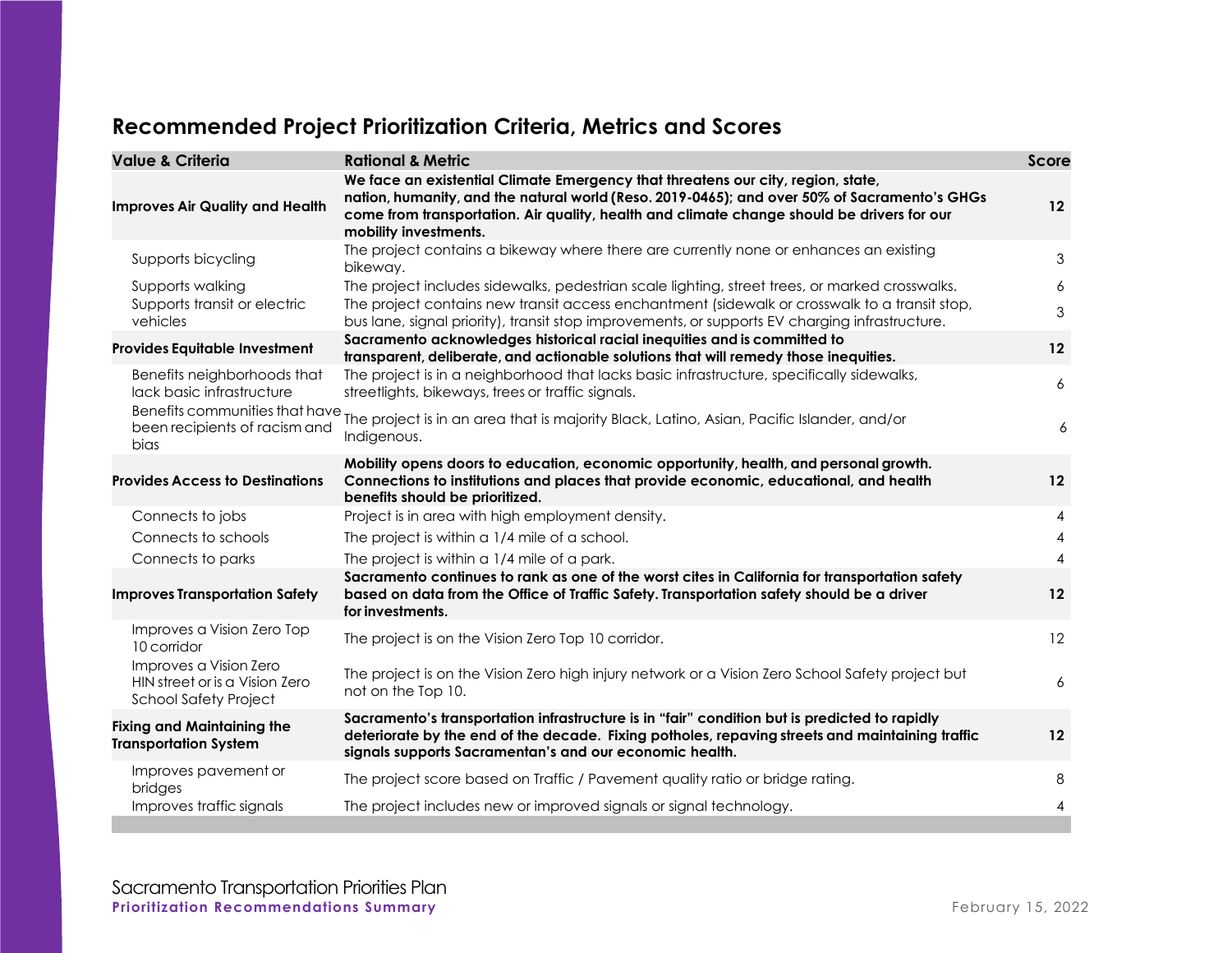# **Recommended Project Prioritization Criteria, Metrics and Scores Graphical Format**



Sacramento Transportation Priorities Plan **Prioritization Recommendations Summary** *February 15, 2022* **February 15, 2022**